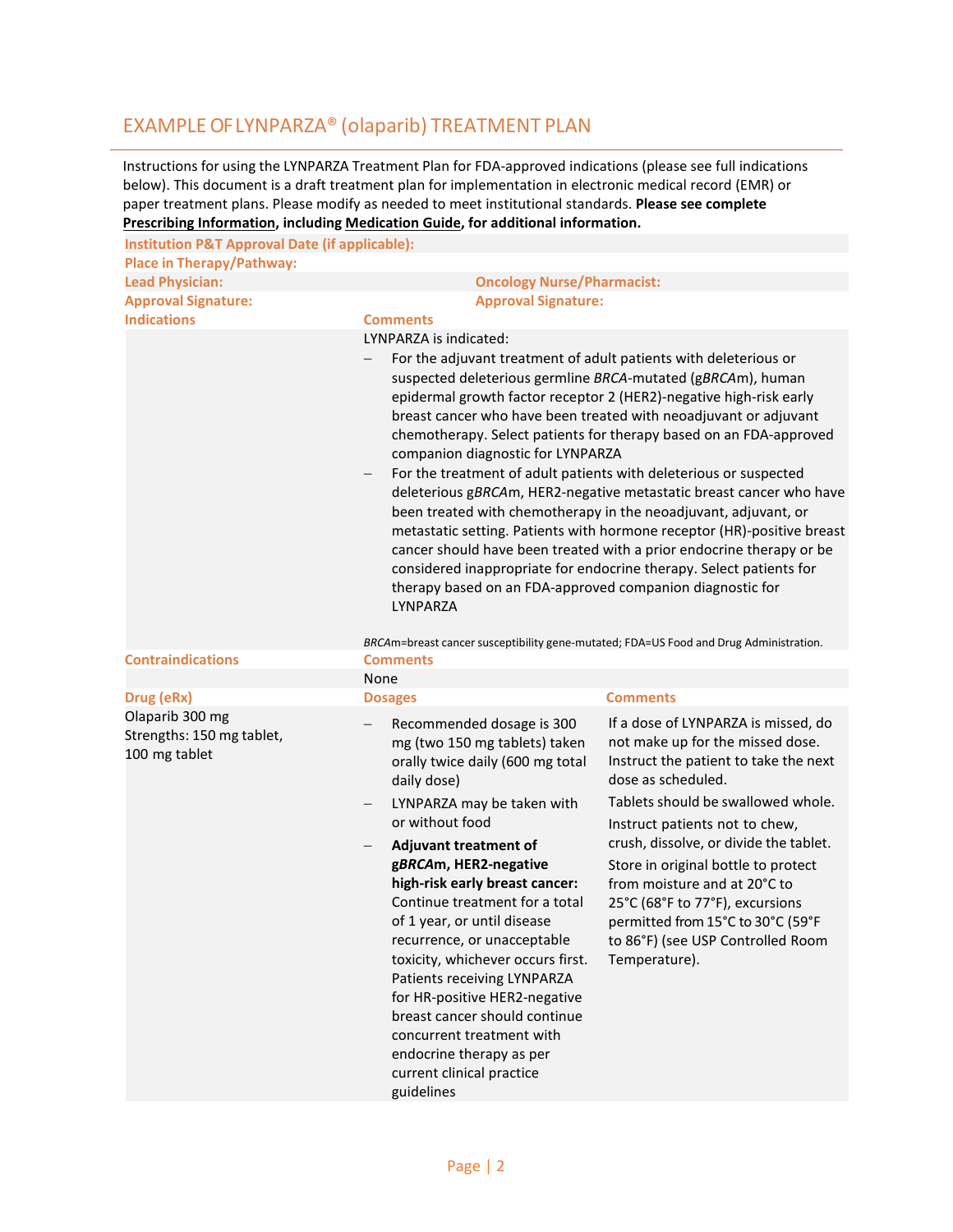### **Recommended Dosage**

**Modifications Please see complete Prescribing Information for additional information.**

# − **Treatment of g***BRCA***m, HER2 negative metastatic breast cancer**: Continue treatment until disease progression or unacceptable toxicity

# **Comments**

# **Dosage modifications for adverse reactions**

- To manage adverse reactions, consider interruption of treatment or dose reduction. The recommended dose reduction is 250 mg (one 150 mg tablet and one 100 mg tablet) taken twice daily, for a total daily dose of 500 mg
- If a further dose reduction is required, then reduce to 200 mg (two 100 mg tablets) taken twice daily, for a total daily dose of 400 mg

# **Dosage modifications for concomitant use with strong or moderate CYP3A inhibitors**

- − Avoid concomitant use of strong or moderate CYP3A inhibitors with LYNPARZA
- − If concomitant use cannot be avoided, reduce LYNPARZA dosage to 100 mg twice daily when used concomitantly with a strong CYP3A inhibitor or 150 mg twice daily when used concomitantly with a moderate CYP3A inhibitor
- − After the inhibitor has been discontinued for 3 to 5 elimination halflives, resume the LYNPARZA dose taken prior to initiating the CYP3A inhibitor

# **Dosage modifications for patients with renal impairment**

- − No dosage modification is recommended in patients with mild renal impairment (CLcr 51 to 80 mL/min estimated by Cockcroft-Gault)
- Reduce LYNPARZA dosage to 200 mg twice daily in patients with moderate renal impairment (CLcr 31 to 50 mL/min)
- − There are no data in patients with severe renal impairment or endstage renal disease (CLcr ≤30 mL/min)

# **Dosage modifications for patients with hepatic impairment**

- No adjustment to the starting dose is required in patients with mild or moderate hepatic impairment (Child-Pugh classification A and B)
- − There are no data in patients with severe hepatic impairment (Child-Pugh classification C)

CYP3A=cytochrome P450, family 3, subfamily A; CLcr=creatinine clearance.

# **Drug Interactions Comments**

**Use with anticancer agents:** Clinical studies of LYNPARZA with other myelosuppressive anticancer agents, including DNA-damaging agents, indicate a potentiation and prolongation of myelosuppressive toxicity. **Strong and moderate CYP3A inhibitors:** Coadministration of CYP3A inhibitors can increase olaparib concentrations, which may increase the risk for adverse reactions. Avoid coadministration of strong or moderate CYP3A inhibitors. If the strong or moderate inhibitor must be coadministered, reduce the dose of LYNPARZA.

**Strong and moderate CYP3A inducers:** Concomitant use with a strong or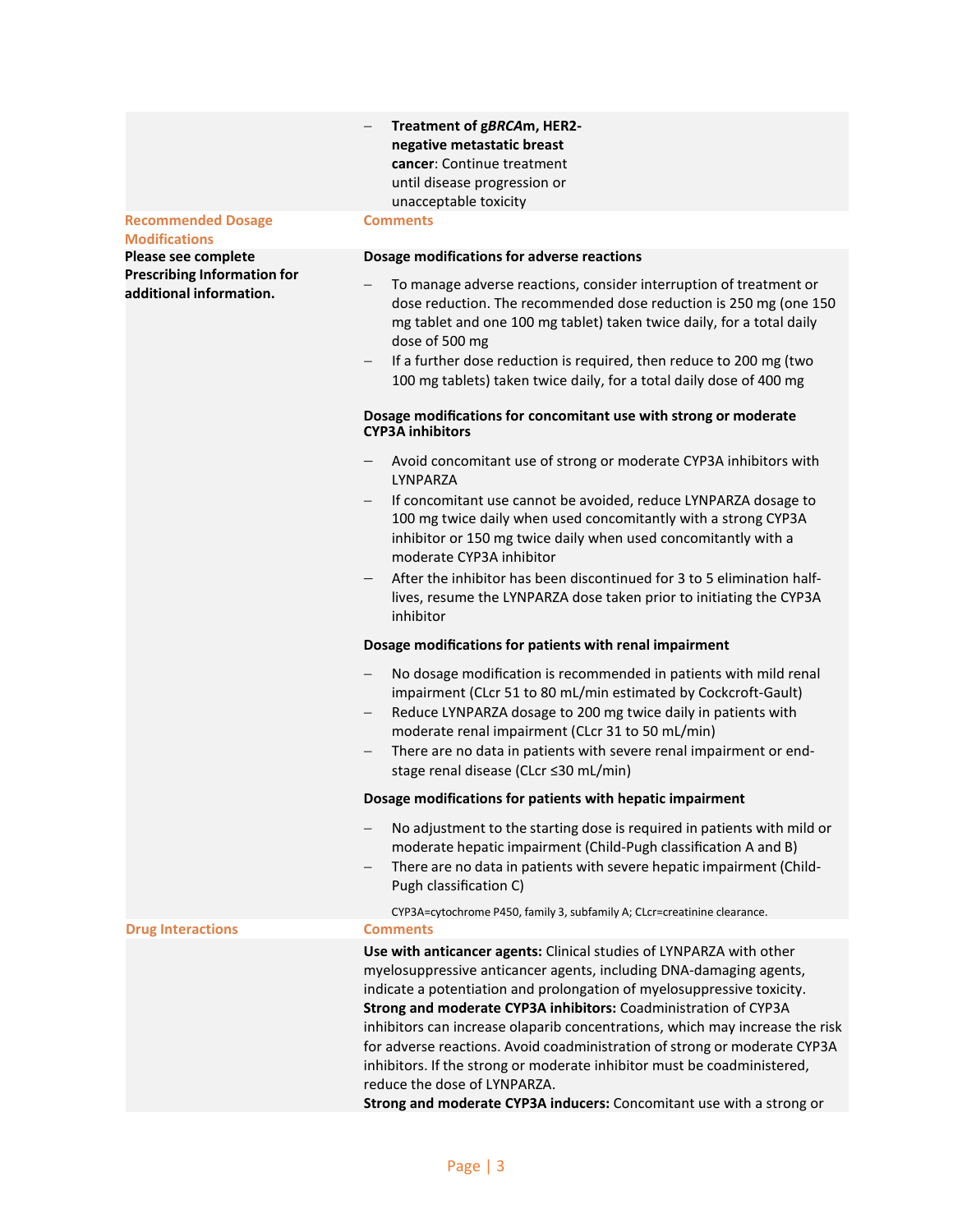moderate CYP3A inducer decreased olaparib exposure, which may reduce LYNPARZA efficacy. Avoid coadministration of strong or moderate CYP3A inducers.

CYP3A=cytochrome P450, family 3, subfamily A; DNA=deoxyribonucleic acid.

#### **Adverse Reactions Comments**

**Please see complete Prescribing Information for additional information on adverse reactions.**

# **Adjuvant Treatment of Germline** *BRCA***-mutated HER2-negative High Risk Early Breast Cancer**

The most common adverse reactions (Grades 1-4) occurring in ≥10% of patients who received LYNPARZA in OlympiA were nausea (57%), fatigue (including asthenia) (42%), anemia (24%), vomiting (23%), headache (20%), diarrhea (18%), leukopenia (17%), neutropenia (16%), decreased appetite (13%), dysgeusia (12%), dizziness (11%), and stomatitis (10%). The most common laboratory abnormalities (Grades 1-4) reported in ≥25% of patients who received LYNPARZA in OlympiA were decrease in lymphocytes (77%), increase in mean corpuscular volume (67%), decrease in hemoglobin (65%), decrease in leukocytes (64%), and decrease in absolute neutrophil count (39%).

### **Germline** *BRCA***-mutated HER2-negative Metastatic Breast Cancer**

The most common adverse reactions (Grades 1-4) occurring in ≥20% of patients who received LYNPARZA in OlympiAD were nausea (58%), anemia (40%), fatigue (including asthenia) (37%), vomiting (30%), neutropenia (27%), respiratory tract infection (27%), leukopenia (25%), diarrhea (21%), and headache (20%).

The most common laboratory abnormalities (Grades 1-4) reported in ≥25% of patients who received LYNPARZA in OlympiAD were decrease in hemoglobin (82%), decrease in lymphocytes (73%), decrease in leukocytes (71%), increase in mean corpuscular volume (71%), decrease in absolute neutrophil count (46%), and decrease in platelets (33%).

### **Warnings and Precautions Comments**

# **Myelodysplastic syndrome/acute myeloid leukemia**

Myelodysplastic syndrome (MDS)/acute myeloid leukemia (AML) has occurred in patients treated with LYNPARZA and some cases were fatal. In clinical studies enrolling 2901 patients with various cancers who received LYNPARZA as a single agent, the cumulative incidence of MDS/AML was approximately 1.5% (43/2901). Of these, 51% (22/43) had a fatal outcome. The median duration of therapy with LYNPARZA in patients who developed MDS/AML was 2 years (range: <6 months to >10 years). All of these patients had received previous chemotherapy with platinum agents and/or other DNA-damaging agents, including radiotherapy.

Do not start LYNPARZA until patients have recovered from hematological toxicity caused by previous chemotherapy (≤ Grade 1). Monitor complete blood count for cytopenia at baseline and monthly thereafter for clinically significant changes during treatment. For prolonged hematological toxicities, interrupt LYNPARZA and monitor blood counts weekly until recovery. If the levels have not recovered to Grade 1 or less after 4 weeks, refer the patient to a hematologist for further investigations, including bone marrow analysis and blood sample for cytogenetics. If MDS/AML is confirmed, discontinue LYNPARZA.

### **Pneumonitis**

In clinical studies enrolling 2901 patients with various cancers who received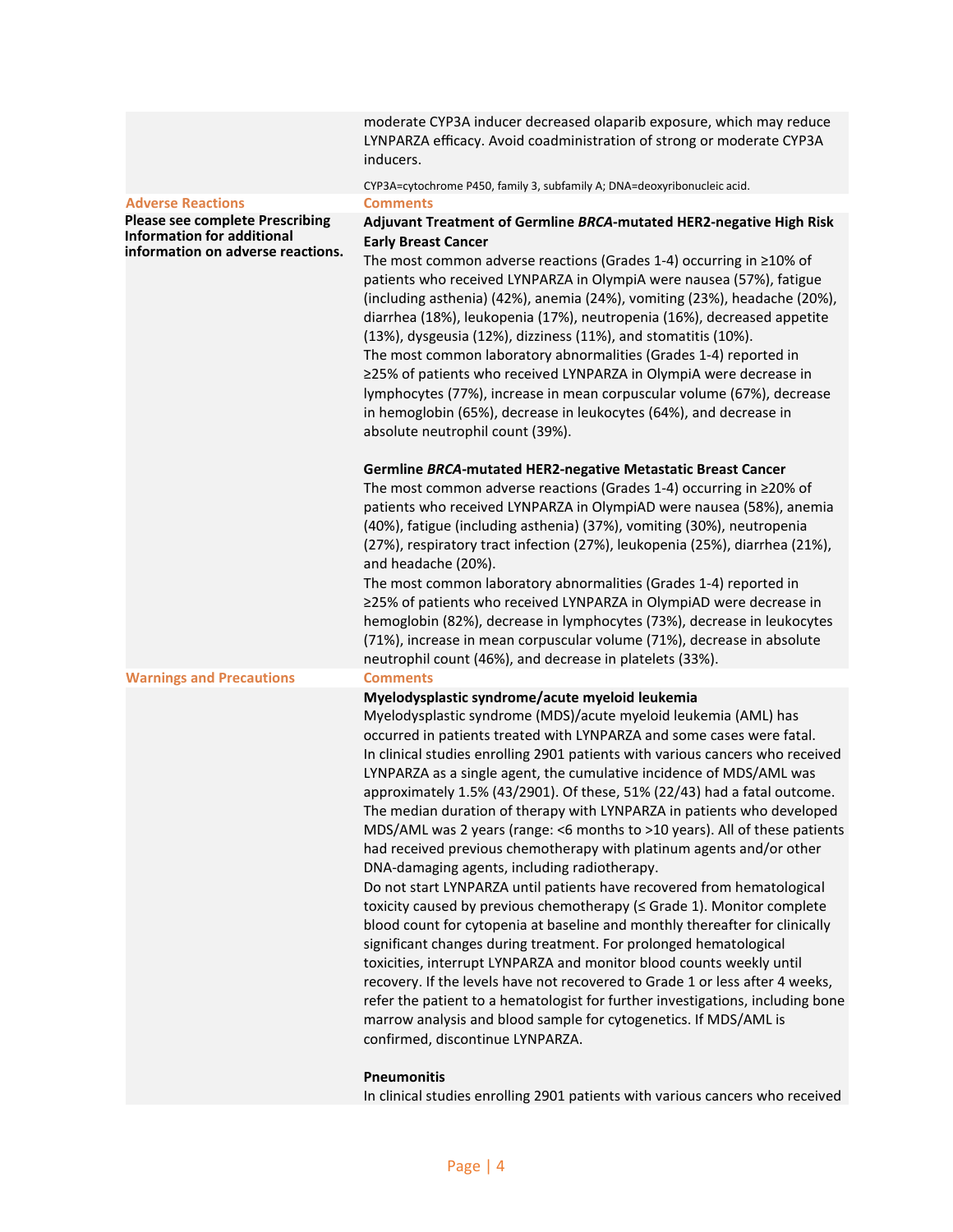|                                    | LYNPARZA as a single agent, the incidence of pneumonitis, including fatal<br>cases, was 0.8% (24/2901). If patients present with new or worsening<br>respiratory symptoms such as dyspnea, cough and fever, or a radiological<br>abnormality occurs, interrupt LYNPARZA treatment and promptly assess the<br>source of the symptoms. If pneumonitis is confirmed, discontinue<br>LYNPARZA treatment and treat the patient appropriately.                                                                                                                                                                                                                                                                                                                                                                                                                                                                                                                                                             |
|------------------------------------|------------------------------------------------------------------------------------------------------------------------------------------------------------------------------------------------------------------------------------------------------------------------------------------------------------------------------------------------------------------------------------------------------------------------------------------------------------------------------------------------------------------------------------------------------------------------------------------------------------------------------------------------------------------------------------------------------------------------------------------------------------------------------------------------------------------------------------------------------------------------------------------------------------------------------------------------------------------------------------------------------|
|                                    | <b>Embryo-fetal toxicity</b><br>LYNPARZA can cause fetal harm when administered to a pregnant woman<br>based on its mechanism of action and findings in animals. In an animal<br>reproduction study, administration of olaparib to pregnant rats during the<br>period of organogenesis caused teratogenicity and embryo-fetal toxicity at<br>exposures below those in patients receiving the recommended human dose<br>of 300 mg twice daily. Apprise pregnant women of the potential hazard to a<br>fetus and the potential risk for loss of the pregnancy. Advise females of<br>reproductive potential to use effective contraception during treatment and<br>for 6 months following the last dose of LYNPARZA. Based on findings from<br>genetic toxicity and animal reproduction studies, advise male patients with<br>female partners of reproductive potential or who are pregnant to use<br>effective contraception during treatment and for 3 months following the<br>last dose of LYNPARZA. |
| <b>Use in Specific Populations</b> | <b>Comments</b>                                                                                                                                                                                                                                                                                                                                                                                                                                                                                                                                                                                                                                                                                                                                                                                                                                                                                                                                                                                      |
|                                    | Pregnancy: Based on findings in animals and its mechanism of action,<br>LYNPARZA can cause fetal harm when administered to a pregnant woman.<br>There are no available data on LYNPARZA use in pregnant women to inform<br>the drug-associated risk. In an animal reproduction study, the<br>administration of olaparib to pregnant rats during the period of<br>organogenesis caused teratogenicity and embryo-fetal toxicity at exposures<br>below those in patients receiving the recommended human dose of 300 mg<br>twice daily. Apprise pregnant women of the potential hazard to the fetus<br>and the potential risk for loss of the pregnancy.<br>The estimated background risk of major birth defects and miscarriage for<br>the indicated population is unknown. The estimated background risk in the<br>U.S. general population of major birth defects is 2% to 4%; and the risk for<br>spontaneous abortion is approximately 15% to 20% in clinically recognized<br>pregnancies.         |
|                                    | Lactation: No data are available regarding the presence of olaparib in<br>human milk, or on its effects on the breastfed infant or on milk production.<br>Because of the potential for serious adverse reactions in the breastfed<br>infant from LYNPARZA, advise a lactating woman not to breastfeed during<br>treatment with LYNPARZA and for one month after receiving the last dose.                                                                                                                                                                                                                                                                                                                                                                                                                                                                                                                                                                                                             |
|                                    | Females and males of reproductive potential: Recommend pregnancy<br>testing for females of reproductive potential prior to initiating treatment<br>with LYNPARZA.                                                                                                                                                                                                                                                                                                                                                                                                                                                                                                                                                                                                                                                                                                                                                                                                                                    |
|                                    | Contraception:<br><b>Females</b><br>LYNPARZA can cause fetal harm when administered to a pregnant woman.<br>Advise females of reproductive potential to use effective contraception<br>during treatment with LYNPARZA and for at least 6 months following the                                                                                                                                                                                                                                                                                                                                                                                                                                                                                                                                                                                                                                                                                                                                        |

last dose.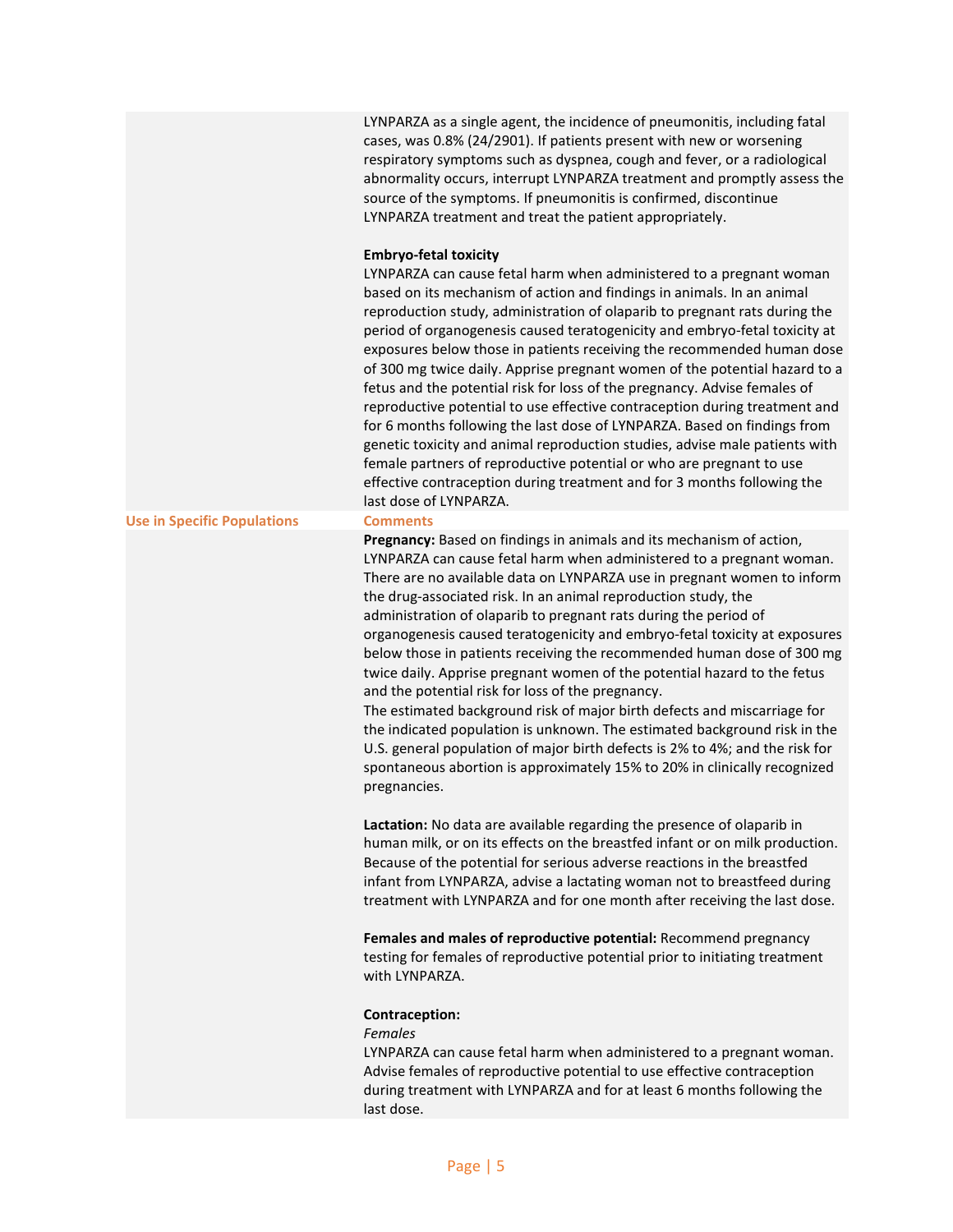### *Males*

Based on findings in genetic toxicity and animal reproduction studies, advise male patients with female partners of reproductive potential or who are pregnant to use effective contraception during treatment and for 3 months following the last dose of LYNPARZA. Advise male patients not to donate sperm during therapy and for 3 months following the last dose of LYNPARZA.

**Pediatric use:** Safety and efficacy of LYNPARZA have not been established in pediatric patients.

**Geriatric use:** Of the 2901 patients with advanced solid tumors who received LYNPARZA as a single agent, 680 (23%) patients were aged ≥65 years, and this included 206 (7%) patients who were aged ≥75 years. Thirteen (0.4%) patients were aged ≥85 years.

No overall differences in the safety or effectiveness of LYNPARZA were observed between these patients and younger patients.

**Renal impairment:** No dosage modification is recommended in patients with mild renal impairment (CLcr 51 to 80 mL/min estimated by Cockcroft-Gault). Reduce LYNPARZA dosage to 200 mg twice daily in patients with moderate renal impairment (CLcr 31 to 50 mL/min). In a renal impairment trial, the mean AUC increased by 24% and Cmax by 15%, when olaparib was dosed in patients with mild renal impairment (CLcr=51-80 mL/min defined by the Cockcroft-Gault equation; n=13) and by 44% and 26%, respectively, when olaparib was dosed in patients with moderate renal impairment (CLcr=31-50 mL/min; n=13), compared to those with normal renal function (CLcr ≥81 mL/min; n=12). There was no evidence of a relationship between the extent of plasma protein binding of olaparib and creatinine clearance. There are no data in patients with severe renal impairment or end-stage renal disease (CLcr ≤30 mL/min).

**Hepatic impairment:** No adjustment to the starting dose is required in patients with mild or moderate hepatic impairment (Child-Pugh classification A and B). In a hepatic impairment trial, the mean AUC increased by 15% and the mean C<sub>max</sub> increased by 13% when olaparib was dosed in patients with mild hepatic impairment (Child-Pugh classification A;  $n=10$ ) and the mean AUC increased by 8% and the mean  $C_{\text{max}}$  decreased by 13% when olaparib was dosed in patients with moderate hepatic impairment (Child-Pugh classification B; n=8), compared to patients with normal hepatic function (n=13). Hepatic impairment has no effect on the protein binding of olaparib and, therefore, total plasma exposure was representative of free drug. There are no data in patients with severe hepatic impairment (Child-Pugh classification C).

AUC=area under the plasma drug concentration-time curve; CLcr=creatinine clearance; Cmax=maximum drug concentration.

**Verification of Appropriate Plan/Drug/Dose/Pt: Signature: RN Verification: Patient Verification:**

Source: LYNPARZA® (olaparib) [prescribing information]. Wilmington, DE: AstraZeneca Pharmaceuticals LP; 2022.